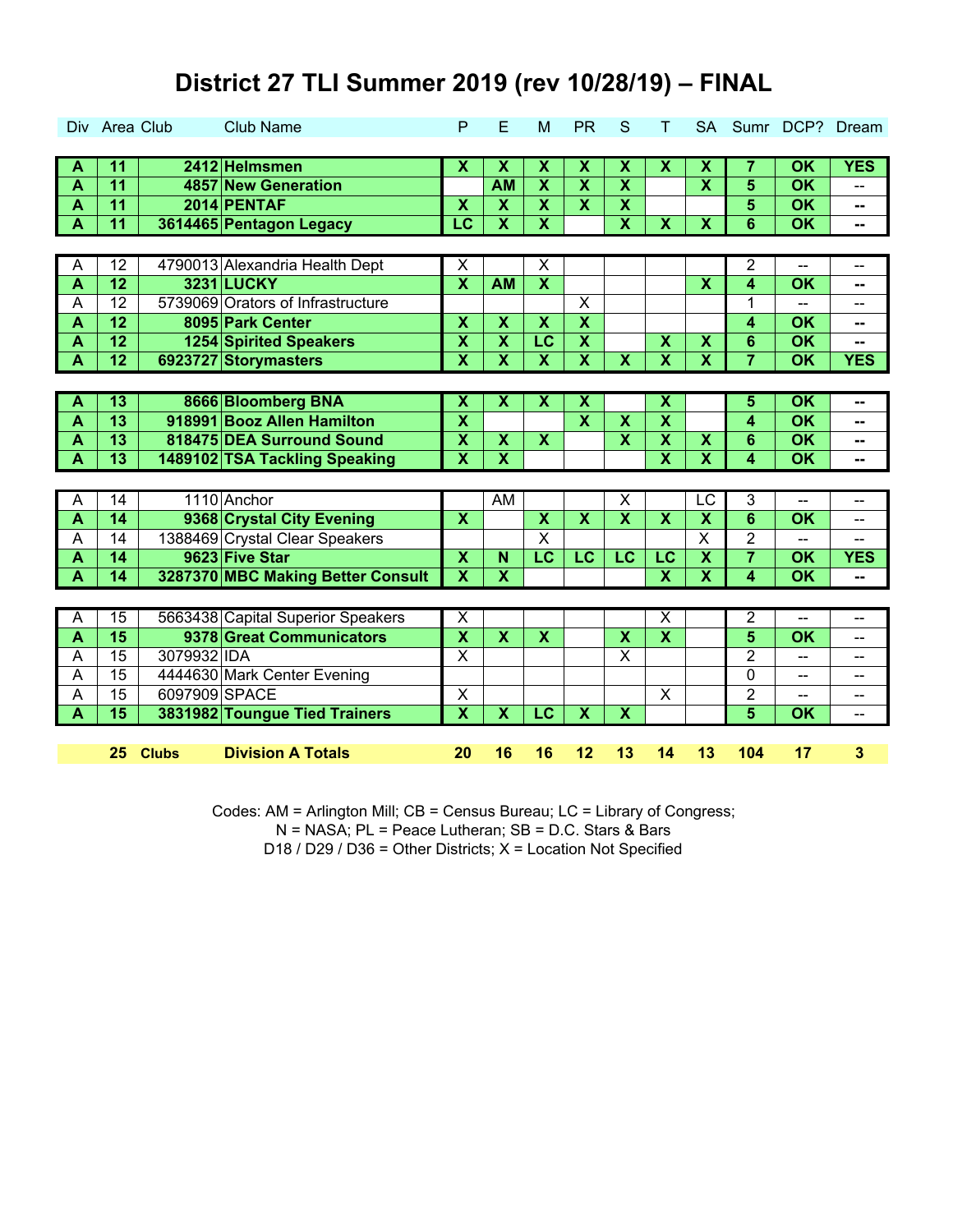|   | Div Area Club   |                 | <b>Club Name</b>                 | P                         | Е                       | м                         | <b>PR</b> | S                         | т                         |                           |                |                          | SA Sumr DCP? Dream       |
|---|-----------------|-----------------|----------------------------------|---------------------------|-------------------------|---------------------------|-----------|---------------------------|---------------------------|---------------------------|----------------|--------------------------|--------------------------|
|   |                 |                 |                                  |                           |                         |                           |           |                           |                           |                           |                |                          |                          |
| B | 21              |                 | 1642 Challenger                  |                           |                         |                           | X         |                           |                           |                           | 1              | $\sim$ $\sim$            | $\overline{\phantom{a}}$ |
| B | 21              |                 | 5053169 Deloitte Rosslyn         | <b>LC</b>                 |                         |                           |           |                           |                           |                           | 1              | $\sim$ $\sim$            | $\overline{\phantom{m}}$ |
| B | 21              |                 | 7032 First Edition               | $\boldsymbol{\mathsf{x}}$ | $\mathsf{\overline{X}}$ |                           | X         | $\mathbf x$               | $\boldsymbol{\mathsf{X}}$ | $\boldsymbol{\mathsf{X}}$ | 6              | <b>OK</b>                | --                       |
| B | 21              |                 | 3248 State of Speaking           |                           | $\overline{\textbf{x}}$ |                           | X         | X                         | $\overline{\mathbf{X}}$   |                           | 4              | OK                       | $\mathbf{u}$             |
|   |                 |                 |                                  |                           |                         |                           |           |                           |                           |                           |                |                          |                          |
| B | $\overline{22}$ | 4427578 ARC     |                                  | $\overline{\mathbf{x}}$   | N                       |                           |           |                           | $\overline{\mathbf{x}}$   | $\overline{\textsf{x}}$   | 4              | $\overline{\mathsf{OK}}$ | --                       |
| B | 22              |                 | 596358 Ballston                  | $\overline{\mathbf{X}}$   | $\overline{\mathbf{X}}$ |                           |           | $\overline{\mathbf{x}}$   |                           | $\overline{\mathbf{X}}$   | 4              | <b>OK</b>                | $-$                      |
| B | 22              |                 | 3833753 Que Pasa                 | $\boldsymbol{\mathsf{X}}$ | $\overline{\mathbf{X}}$ | $\mathbf x$               | X         | $\mathbf x$               | $\mathbf x$               | X                         | 7              | <b>OK</b>                | <b>YES</b>               |
| B | 22              |                 | 7769 Toast of Arlington          | $\boldsymbol{\mathsf{X}}$ |                         | $\boldsymbol{\mathsf{X}}$ | X         | $\boldsymbol{\mathsf{X}}$ |                           | $\overline{\mathbf{x}}$   | 5              | <b>OK</b>                | $\mathbf{u}$             |
|   |                 |                 |                                  |                           |                         |                           |           |                           |                           |                           |                |                          |                          |
| B | $\overline{23}$ |                 | 4732042 Bluemont                 | X                         |                         | X                         | X         | X                         | $\overline{\mathbf{x}}$   |                           | 5              | $\overline{\text{OK}}$   | $\overline{\phantom{a}}$ |
| B | 23              |                 | 839725 NRECA                     |                           |                         |                           |           |                           |                           |                           | 0              | $\sim$ $\sim$            | $\overline{\phantom{m}}$ |
| B | 23              |                 | 1526172 Raise Your Glass         | $\boldsymbol{\mathsf{X}}$ | $\overline{\mathsf{X}}$ | $\boldsymbol{\mathsf{X}}$ | X         | $\boldsymbol{\mathsf{X}}$ | X                         | $\overline{\mathbf{X}}$   | $\overline{7}$ | OK                       | <b>YES</b>               |
| B | 23              |                 | 3953561 SALT Seasoned / Aspiring | $\overline{\mathbf{X}}$   | $\overline{\mathbf{X}}$ | $\overline{\mathbf{X}}$   |           | $\overline{\mathbf{x}}$   | $\overline{\mathbf{x}}$   | $\overline{\mathbf{x}}$   | 6              | <b>OK</b>                | $\overline{\phantom{a}}$ |
|   |                 |                 |                                  |                           |                         |                           |           |                           |                           |                           |                |                          |                          |
| B | 24              |                 | 4054648 DTM Masters              | $\boldsymbol{\mathsf{x}}$ | $\overline{\mathbf{X}}$ | $\boldsymbol{\mathsf{X}}$ | LC        | $\boldsymbol{\mathsf{X}}$ | $\boldsymbol{\mathsf{X}}$ | $\overline{\mathbf{X}}$   | 7              | OK                       | <b>YES</b>               |
| B | 24              | 6588410 Etrade  |                                  |                           | $\overline{\mathbf{X}}$ |                           | X         |                           | $\overline{\mathbf{x}}$   | $\overline{\mathbf{x}}$   | 4              | <b>OK</b>                | --                       |
| B | 24              |                 | 8907 Free and Wild               |                           | N                       |                           | X         | $\mathbf x$               | X                         |                           | 4              | <b>OK</b>                | --                       |
| B | 24              |                 | 7445827 Gartner Arlingtoasters   | X                         | X                       | X                         | X         |                           |                           |                           | 4              | <b>OK</b>                | $=$                      |
| В | 24              | 7104057 Gilbane |                                  | LC                        |                         |                           |           |                           |                           |                           | 1              | $\overline{\phantom{a}}$ | $\overline{a}$           |
| B | 24              |                 | 981613 J-Talkers                 | <b>SB</b>                 | LC                      |                           | X         |                           | X                         |                           | 4              | <b>OK</b>                | $-$                      |
|   |                 |                 |                                  |                           |                         |                           |           |                           |                           |                           |                |                          |                          |
|   | 18              | <b>Clubs</b>    | <b>Division B Totals</b>         | 13                        | 12                      | 7                         | 12        | 10                        | 11                        | 9                         | 74             | 14                       | 3                        |

Codes: AM = Arlington Mill; CB = Census Bureau; LC = Library of Congress; D18 / D29 / D36 = Other Districts; X = Location Not Specified N = NASA; PL = Peace Lutheran; SB = D.C. Stars & Bars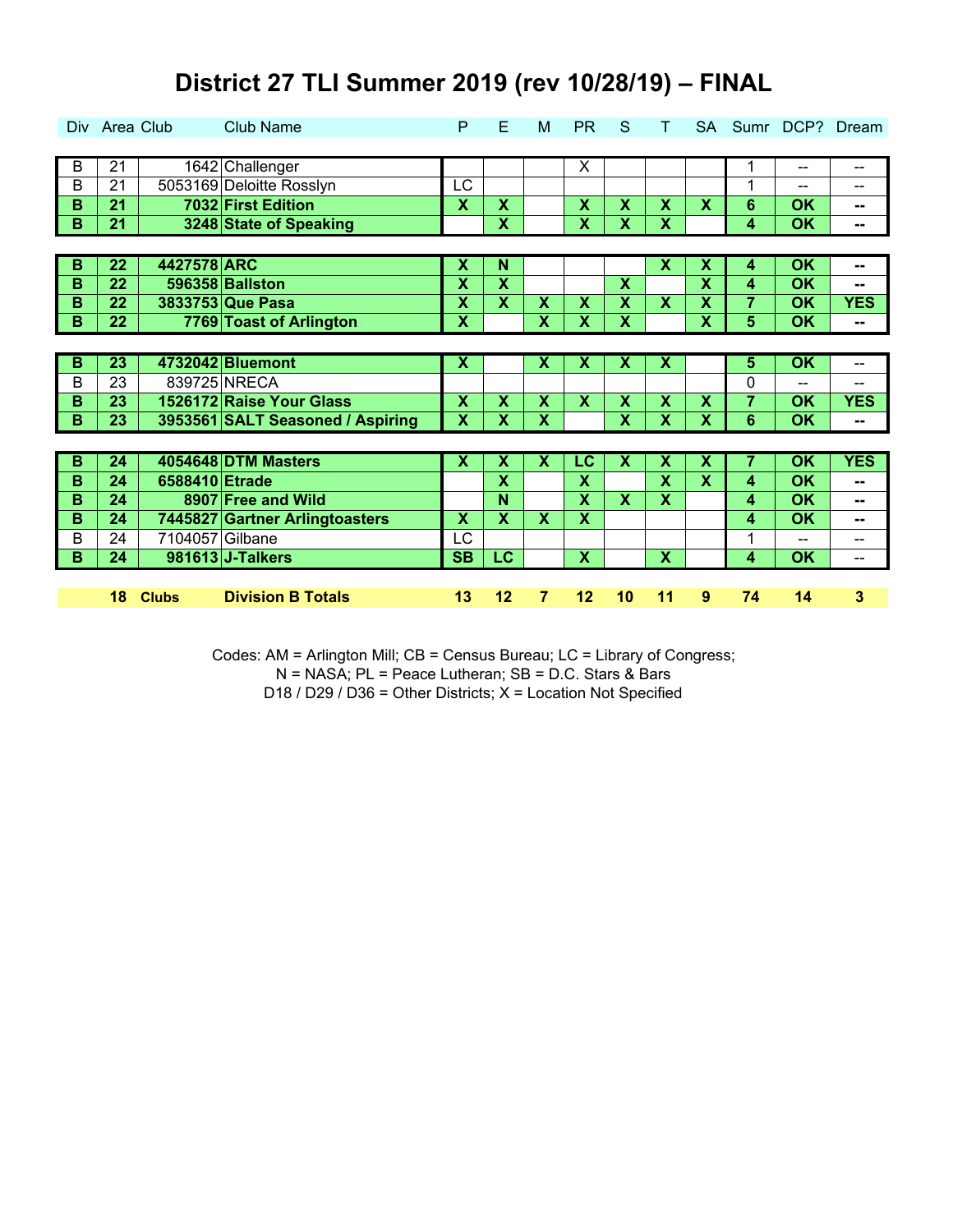|                            | Div Area Club   |               | <b>Club Name</b>             | P                        | Е                         | M                         | <b>PR</b> | S                         | T.                        |                           |                |                          | SA Sumr DCP? Dream       |
|----------------------------|-----------------|---------------|------------------------------|--------------------------|---------------------------|---------------------------|-----------|---------------------------|---------------------------|---------------------------|----------------|--------------------------|--------------------------|
|                            |                 |               |                              |                          |                           |                           |           |                           |                           |                           |                |                          |                          |
| $\overline{c}$             | 31              |               | 4572 Energy                  | LC                       | $\boldsymbol{\mathsf{x}}$ | $\boldsymbol{\mathsf{X}}$ | X         | X                         | X                         |                           | 6              | OK                       | $\overline{\phantom{a}}$ |
| $\mathbf C$                | 31              |               | 2996 FAA Speechmasters       | Х                        | <b>AM</b>                 | $\boldsymbol{\mathsf{X}}$ | X         | $\boldsymbol{\mathsf{X}}$ | X                         | $\boldsymbol{\mathsf{X}}$ | $\overline{7}$ | <b>OK</b>                | <b>YES</b>               |
| $\overline{\phantom{a}}$ c | 31              |               | 3294 USDA                    | LC                       | LC                        | $\boldsymbol{\mathsf{X}}$ | X         | LC                        | X                         | LC                        | $\overline{7}$ | <b>OK</b>                | <b>YES</b>               |
|                            |                 |               |                              |                          |                           |                           |           |                           |                           |                           |                |                          |                          |
| $\overline{C}$             | $\overline{32}$ |               | 3740 FCC                     | $\overline{\text{SB}}$   |                           | LC                        |           |                           |                           | $\overline{\mathsf{x}}$   | 3              | $\sim$ $\sim$            | $\overline{\phantom{m}}$ |
| $\overline{\mathbf{c}}$    | 32              |               | 3615 Potomac Center          | $\overline{\mathbf{X}}$  | $\overline{\mathbf{X}}$   | $\overline{\mathbf{x}}$   |           |                           | $\overline{\mathbf{x}}$   |                           | 4              | <b>OK</b>                | --                       |
| $\overline{\mathbf{c}}$    | 32              |               | 727 Speak Up                 | $\overline{\mathbf{X}}$  | $\overline{\mathbf{X}}$   |                           | X         | LC                        | $\overline{\mathbf{x}}$   | $\boldsymbol{\mathsf{X}}$ | 6              | <b>OK</b>                | --                       |
| $\overline{\phantom{a}}$ c | 32              | 1472420 SPICE |                              | $\overline{\mathsf{LC}}$ | $\overline{\text{LC}}$    |                           | <b>LC</b> | X                         |                           | $\overline{\textbf{x}}$   | 5              | <b>OK</b>                | --                       |
|                            |                 |               |                              |                          |                           |                           |           |                           |                           |                           |                |                          |                          |
| $\overline{c}$             | 33              |               | 1795 HUD                     | $\overline{\mathbf{x}}$  | <b>LC</b>                 | $\overline{\mathbf{x}}$   |           | $\overline{\mathbf{X}}$   |                           |                           | 4              | $\overline{\mathsf{OK}}$ | $\mathbf{u}$             |
| $\overline{c}$             | 33              |               | 3314 New Southwest           | X                        | $\boldsymbol{\mathsf{X}}$ | $\boldsymbol{\mathsf{X}}$ | X         | X                         | X                         | $\boldsymbol{\mathsf{X}}$ | $\overline{7}$ | <b>OK</b>                | <b>YES</b>               |
| $\overline{c}$             | 33              |               | 4093 OCC Speakeasies         | LC                       | $\mathbf x$               | X                         | X         |                           |                           | $\mathbf x$               | 5              | <b>OK</b>                | --                       |
| $\mathsf{C}$               | 33              |               | 4951 Smithsonian             |                          | N                         |                           |           | X                         | X                         |                           | 3              | --                       | $\overline{a}$           |
| $\overline{c}$             | 33              |               | 4822356 Smokey's Speakers    | <b>PL</b>                | X                         |                           |           | X                         | X                         |                           | 4              | <b>OK</b>                | $\overline{\phantom{a}}$ |
|                            |                 |               |                              |                          |                           |                           |           |                           |                           |                           |                |                          |                          |
| $\mathbf c$                | 34              |               | 651 Federal Center Southwest | $\overline{\mathbf{X}}$  | $\overline{\mathbf{X}}$   | $\overline{\mathbf{x}}$   |           |                           | $\overline{\mathbf{x}}$   |                           | 4              | $\overline{\mathsf{OK}}$ | --                       |
| $\overline{\mathbf{c}}$    | 34              | 1746884 HHS   |                              | $\overline{\mathbf{X}}$  | $\overline{\mathbf{X}}$   | $\mathbf x$               |           |                           | $\overline{\mathbf{X}}$   |                           | 4              | <b>OK</b>                | $\overline{\phantom{m}}$ |
| $\mathbf c$                | 34              |               | 34 NASA                      | X                        | N                         | X                         | X         |                           | $\boldsymbol{\mathsf{X}}$ |                           | 5              | <b>OK</b>                | --                       |
| C                          | 34              |               | 4685184 Patriot Plaza 3      |                          |                           |                           |           |                           |                           |                           | 0              | $\sim$ $\sim$            | $- -$                    |
| $\mathbf{C}$               | 34              |               | 8072 School Street           | $\mathbf x$              | $\overline{\mathbf{X}}$   | $\boldsymbol{\mathsf{X}}$ |           | $\mathbf x$               | $\overline{\mathbf{x}}$   | $\boldsymbol{\mathsf{x}}$ | 6              | OK                       | $\sim$                   |
|                            |                 |               |                              |                          |                           |                           |           |                           |                           |                           |                |                          |                          |
|                            |                 |               |                              |                          |                           |                           |           |                           |                           |                           |                |                          |                          |

Codes: AM = Arlington Mill; CB = Census Bureau; LC = Library of Congress;

N = NASA; PL = Peace Lutheran; SB = D.C. Stars & Bars

D18 / D29 / D36 = Other Districts; X = Location Not Specified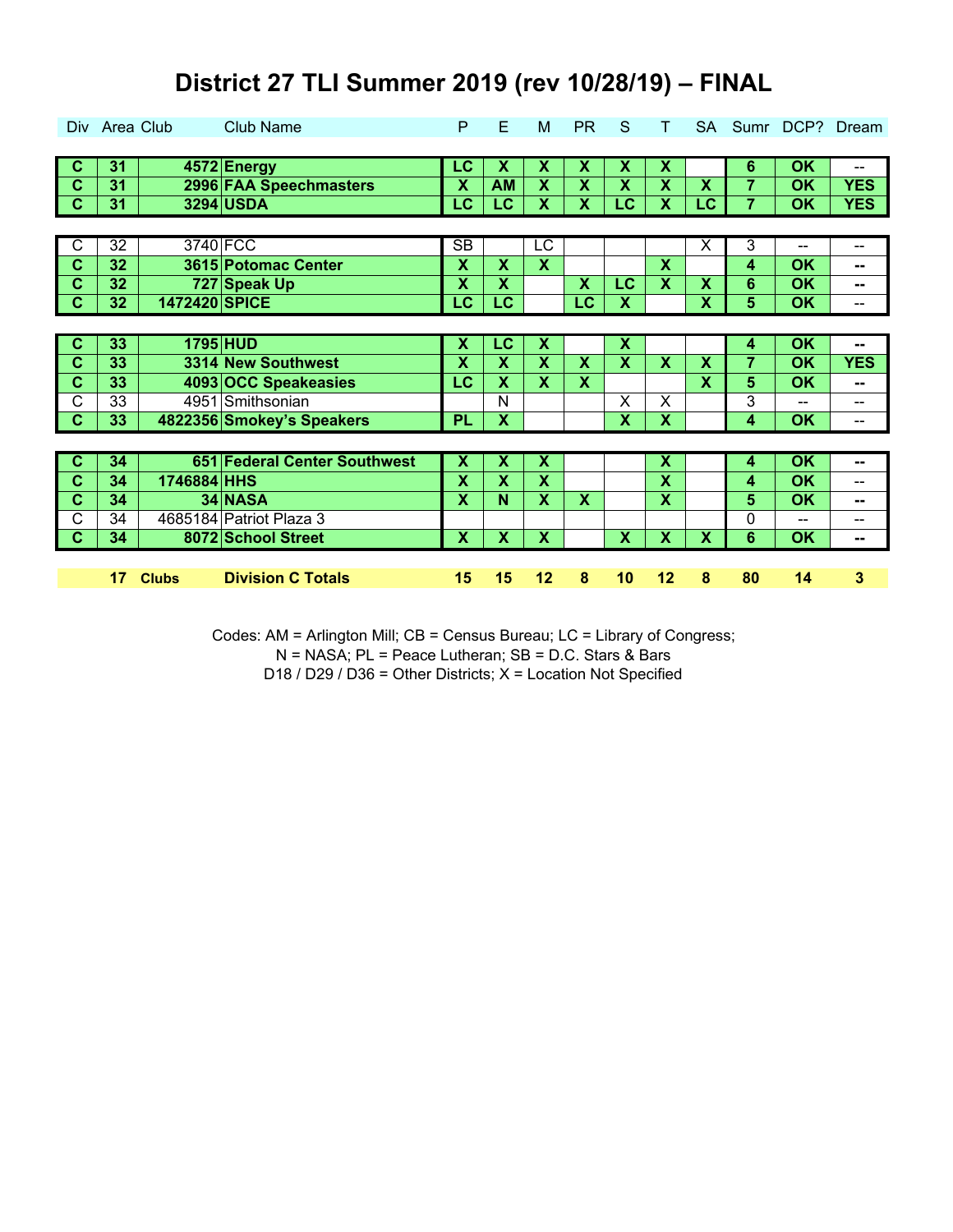| Div. | Area Club |                 | <b>Club Name</b>               | P                         | E                         | M                         | PR                      | S                         |                           | <b>SA</b>               | Sumr           |                          | DCP? Dream |
|------|-----------|-----------------|--------------------------------|---------------------------|---------------------------|---------------------------|-------------------------|---------------------------|---------------------------|-------------------------|----------------|--------------------------|------------|
|      |           |                 |                                |                           |                           |                           |                         |                           |                           |                         |                |                          |            |
| D    | 41        |                 | 3308 Bolling Air Force Base    | X                         | X                         |                           | X                       | X                         | $\boldsymbol{\mathsf{x}}$ | X                       | 6              | <b>OK</b>                | --         |
| D    | 41        | 1054662 CGHQ    |                                | $\overline{\mathsf{X}}$   | X                         | $\boldsymbol{\mathsf{X}}$ |                         | X                         |                           | $\overline{\mathbf{x}}$ | 5              | <b>OK</b>                | --         |
| D    | 41        |                 | 1149 DIALoguers                |                           |                           |                           | X                       |                           | X                         |                         | 2              | $- -$                    | --         |
| D    | 41        |                 | 3614 NRL Forum                 |                           | $\overline{\mathbf{x}}$   |                           | $\overline{\mathbf{X}}$ | $\boldsymbol{\mathsf{x}}$ | $\overline{\mathbf{x}}$   |                         | 4              | OK                       | --         |
|      |           |                 |                                |                           |                           |                           |                         |                           |                           |                         |                |                          |            |
| D    | 42        |                 | 7327274 Eastern Market         | $\overline{\mathbf{x}}$   | $\overline{LC}$           | X                         | $\overline{\mathbf{x}}$ | X                         | LC                        | $\overline{\textsf{x}}$ | 7              | $\overline{\mathsf{OK}}$ | <b>YES</b> |
| D    | 42        |                 | 611 Kohoutek                   | X                         | <b>AM</b>                 | X                         | X                       | X                         | $\overline{\mathbf{X}}$   | $\overline{\text{LC}}$  | $\overline{7}$ | OK                       | <b>YES</b> |
| D    | 42        |                 | 8714 Komen                     | X                         | $\boldsymbol{\mathsf{X}}$ | X                         | X                       | X                         | PL                        | $\mathbf x$             | $\overline{7}$ | <b>OK</b>                | <b>YES</b> |
| D    | 42        |                 | 7787 Lone Star                 | X                         | <b>SB</b>                 | X                         | X                       | X                         | X                         | $\overline{\mathbf{X}}$ | $\overline{7}$ | <b>OK</b>                | <b>YES</b> |
| D    | 42        |                 | 2909745 UPO Community Speakers | X                         | X                         |                           | X                       | X                         |                           | X                       | 5              | <b>OK</b>                | --         |
|      |           |                 |                                |                           |                           |                           |                         |                           |                           |                         |                |                          |            |
|      |           |                 |                                |                           |                           |                           |                         |                           |                           |                         |                |                          |            |
| D    | 43        |                 | 1460 Capitol Hill              | $\overline{\mathbf{x}}$   |                           |                           |                         | $\overline{\mathbf{X}}$   | $\overline{\text{LC}}$    | $\overline{\textsf{x}}$ | 4              | $\overline{\mathsf{OK}}$ | --         |
| D    | 43        |                 | 6501324 Capitol Riverfront     | LC                        | $\overline{\mathbf{X}}$   | LC                        | <b>PL</b>               |                           | $\overline{\mathsf{X}}$   |                         | 5              | <b>OK</b>                | --         |
| D    | 43        |                 | 1346349 DC Stars and Bars      | <b>SB</b>                 | <b>SB</b>                 | <b>SB</b>                 | <b>SB</b>               | <b>SB</b>                 | <b>SB</b>                 | <b>SB</b>               | $\overline{7}$ | <b>OK</b>                | <b>YES</b> |
| D    | 43        |                 | 4103 Library of Congress       | $\boldsymbol{\mathsf{X}}$ | LC                        | <b>LC</b>                 | $\mathbf{x}$            | <b>LC</b>                 | LC                        | LC                      | $\overline{7}$ | <b>OK</b>                | <b>YES</b> |
|      |           |                 |                                |                           |                           |                           |                         |                           |                           |                         |                |                          |            |
| D    | 44        |                 | 1037 Federal                   |                           |                           |                           |                         |                           |                           |                         | 0              | $\overline{a}$           | --         |
| D    | 44        |                 | 628184 Pathfinders             | LC                        | LC                        |                           | LC                      | X                         | X                         |                         | 5              | <b>OK</b>                | --         |
| D    | 44        |                 | 4184 Personelly Speaking       | X                         | $\boldsymbol{\mathsf{X}}$ | X                         | X                       | X                         | X                         | X                       | $\overline{7}$ | <b>OK</b>                | <b>YES</b> |
| D    | 44        | 4343577 Trident |                                | X                         |                           | X                         | X                       | X                         |                           | $\overline{\mathsf{x}}$ | 5              | <b>OK</b>                | --         |
|      |           |                 |                                |                           |                           |                           |                         |                           |                           |                         |                |                          |            |

Codes: AM = Arlington Mill; CB = Census Bureau; LC = Library of Congress;

N = NASA; PL = Peace Lutheran; SB = D.C. Stars & Bars

D18 / D29 / D36 = Other Districts; X = Location Not Specified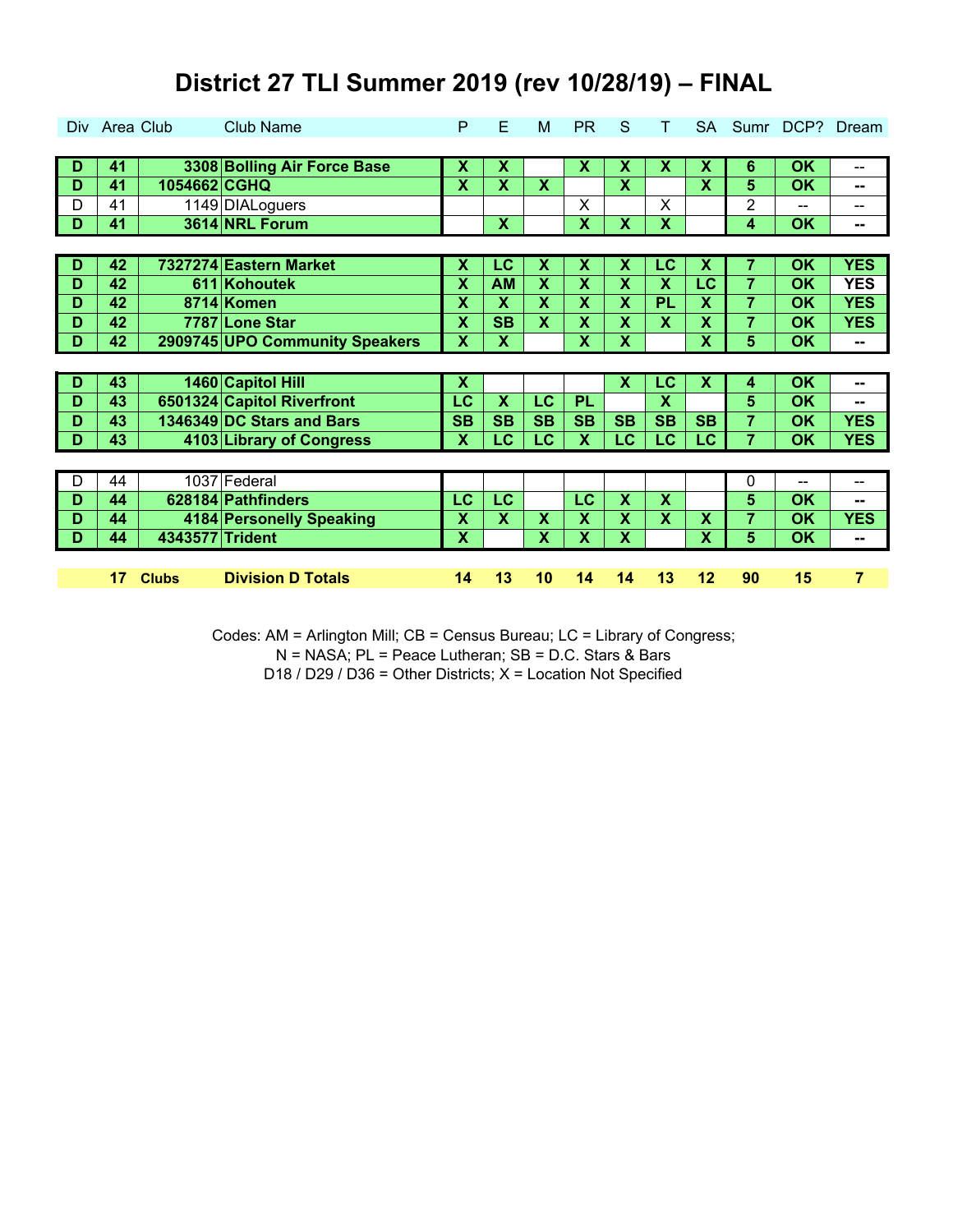| Div.           | Area Club |                 | <b>Club Name</b>                | P                         | E                         | M                         | <b>PR</b>               | S                       | т                         | <b>SA</b>                 | Sumr           | DCP?                     | Dream                    |
|----------------|-----------|-----------------|---------------------------------|---------------------------|---------------------------|---------------------------|-------------------------|-------------------------|---------------------------|---------------------------|----------------|--------------------------|--------------------------|
|                |           |                 |                                 |                           |                           |                           |                         |                         |                           |                           |                |                          |                          |
| Е              | 51        |                 | 2184 Andrews                    | Х                         | X                         | $\boldsymbol{\mathsf{x}}$ |                         |                         | X                         | X                         | 5              | <b>OK</b>                | --                       |
| E              | 51        |                 | 3278350 Maple Springs Baptist   | PL                        | $\overline{\mathsf{X}}$   | $\overline{\mathbf{X}}$   | X                       | $\overline{\mathbf{X}}$ | X                         | $\overline{\mathbf{X}}$   | $\overline{7}$ | <b>OK</b>                | <b>YES</b>               |
| E              | 51        |                 | 1306291 St Margaret's Achievers | $\overline{\mathbf{X}}$   | <b>AM</b>                 | $\overline{\mathbf{X}}$   | X                       | $\mathbf x$             | X                         | $\overline{\mathbf{X}}$   | $\overline{7}$ | OK                       | <b>YES</b>               |
| $\overline{E}$ | 51        |                 | 18 SAM FOX                      | PL                        | <b>PL</b>                 | $\overline{\mathbf{X}}$   | X                       | X                       | $\overline{\mathbf{x}}$   | $\overline{\mathbf{x}}$   | $\overline{7}$ | OK                       | <b>YES</b>               |
|                |           |                 |                                 |                           |                           |                           |                         |                         |                           |                           |                |                          |                          |
| Ε              | 52        |                 | 7218 Chesapeake                 | Х                         | Х                         | X                         | χ                       | х                       | $\overline{\mathbf{x}}$   | PL                        | 7              | $\overline{\mathsf{OK}}$ | <b>YES</b>               |
| E              | 52        |                 | <b>1181573 Park Place</b>       | $\overline{\mathbf{X}}$   | $\overline{\mathsf{x}}$   | X                         | X                       | $\mathbf x$             | X                         | X                         | $\overline{7}$ | ΟK                       | <b>YES</b>               |
| E              | 52        |                 | 1081 Patuxent River             | X                         | <b>PL</b>                 |                           | $\overline{\mathbf{X}}$ |                         | X                         | X                         | 5              | <b>OK</b>                | --                       |
| Е              | 52        |                 | 9410 Talk of the Town           | X                         | X                         |                           |                         | $\mathbf{X}$            |                           | <b>X</b>                  | 4              | <b>OK</b>                | --                       |
|                |           |                 |                                 |                           |                           |                           |                         |                         |                           |                           |                |                          |                          |
| Ε              | 53        | 8642 BEA        |                                 | $\overline{\textsf{x}}$   | <b>AM</b>                 | $\overline{\textsf{x}}$   | $\overline{\textsf{x}}$ | $\overline{\mathsf{x}}$ |                           | $\overline{\textbf{x}}$   | 6              | $\overline{\mathsf{OK}}$ | $\overline{\phantom{a}}$ |
| E              | 53        |                 | 1051517 Fast Forward            | X                         | X                         | X                         | χ                       | X                       | X                         | $\boldsymbol{\mathsf{X}}$ | $\overline{7}$ | <b>OK</b>                | <b>YES</b>               |
| E              | 53        |                 | 3213 Presidential Speakers      | $\overline{\mathbf{X}}$   | LC                        | X                         | X                       |                         | X                         | $\mathbf x$               | 6              | <b>OK</b>                | --                       |
| E              | 53        |                 | 3349 Suitland Federal           | $\boldsymbol{\mathsf{X}}$ |                           | $\boldsymbol{\mathsf{X}}$ |                         | $\mathbf{X}$            | X                         |                           | 4              | <b>OK</b>                | $\sim$                   |
|                |           |                 |                                 |                           |                           |                           |                         |                         |                           |                           |                |                          |                          |
| Е              | 54        | 1071664 Calvert |                                 | X                         | X                         | $\boldsymbol{\mathsf{x}}$ | X                       |                         | $\boldsymbol{\mathsf{x}}$ |                           | 5              | <b>OK</b>                | --                       |
| E              | 54        |                 | 4684427 New Creation            | X                         | $\mathsf{\overline{X}}$   |                           |                         | X                       | $\overline{\mathbf{X}}$   |                           | 4              | <b>OK</b>                | --                       |
| E              | 54        |                 | 3955858 Oxon Hill               | X                         | $\mathsf{\overline{X}}$   | X                         | X                       | $\mathbf x$             |                           | PL                        | 6              | <b>OK</b>                | --                       |
| E              | 54        |                 | 7495232 Preserve Grit and Soul  | $\boldsymbol{\mathsf{X}}$ | X                         | X                         | X                       | $\mathbf x$             | X                         | X                         | 7              | <b>OK</b>                | <b>YES</b>               |
| E              |           |                 |                                 |                           |                           |                           |                         |                         |                           |                           |                |                          |                          |
|                | 54        | 4304455 Waldorf |                                 | X                         | $\boldsymbol{\mathsf{x}}$ | $\boldsymbol{\mathsf{X}}$ | PL                      |                         |                           | X                         | 5              | <b>OK</b>                | --                       |
|                |           |                 |                                 |                           |                           |                           |                         |                         |                           |                           |                |                          |                          |

Codes: AM = Arlington Mill; CB = Census Bureau; LC = Library of Congress;

N = NASA; PL = Peace Lutheran; SB = D.C. Stars & Bars

D18 / D29 / D36 = Other Districts; X = Location Not Specified